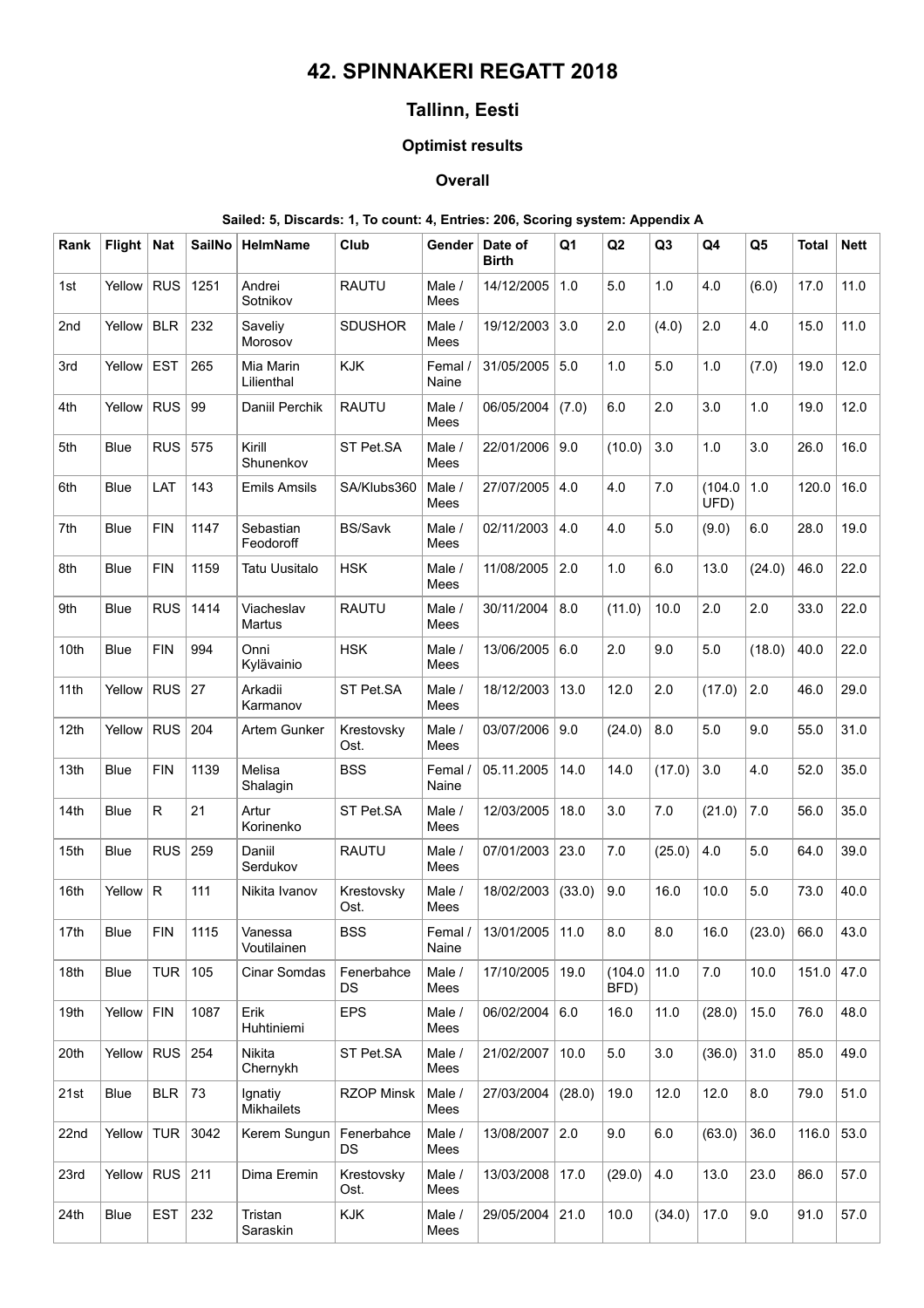| Rank | <b>Flight</b> | <b>Nat</b> | <b>SailNo</b>    | <b>HelmName</b>         | Club                    | Gender           | Date of<br><b>Birth</b> | Q <sub>1</sub> | Q2              | Q <sub>3</sub> | Q4     | Q <sub>5</sub> | <b>Total</b> | <b>Nett</b> |
|------|---------------|------------|------------------|-------------------------|-------------------------|------------------|-------------------------|----------------|-----------------|----------------|--------|----------------|--------------|-------------|
| 25th | Yellow        | <b>RUS</b> | 52               | Aleksandr<br>Laptev     | <b>RAUTU</b>            | Male /<br>Mees   | 10/05/2006              | 5.0            | 13.0            | 10.0           | 32.0   | (40.0)         | 100.0        | 60.0        |
| 26th | Yellow        | <b>RUS</b> | 43               | Demian<br>Baranov       | <b>RAUTU</b>            | Male /<br>Mees   | 30/01/2007              | 18.0           | (30.0)          | 23.0           | 8.0    | 11.0           | 90.0         | 60.0        |
| 27th | <b>Blue</b>   | <b>FIN</b> | 563              | Oskari Laurila          | <b>EPS</b>              | Male /<br>Mees   | 30/03/2005              | 8.0            | (104.0)<br>BFD) | 28.0           | 6.0    | 19.0           | 165.0        | 61.0        |
| 28th | <b>Blue</b>   | <b>TUR</b> | 21               | Can Tunc<br>Pekkan      | Fenerbahce<br>DS        | Male /<br>Mees   | 23/04/2005              | 15.0           | 7.0             | 14.0           | (25.0) | 25.0           | 86.0         | 61.0        |
| 29th | Yellow        | <b>RUS</b> | 14               | Mariia Krylova          | <b>RAUTU</b>            | Femal /<br>Naine | 05/07/2005              | (27.0)         | 8.0             | 19.0           | 11.0   | 25.0           | 90.0         | 63.0        |
| 30th | <b>Blue</b>   | <b>BLR</b> | 200              | Leanid<br>Sharubin      | <b>RZOP Minsk</b>       | Male /<br>Mees   | 21.10.2004              | 30.0           | 12.0            | (31.0)         | 10.0   | 14.0           | 97.0         | 66.0        |
| 31st | Yellow        | <b>TUR</b> | 3035             | Alper Boru              | Fenerbahce<br>DS        | Male /<br>Mees   | 06/12/2006              | 12.0           | 18.0            | 13.0           | 26.0   | (35.0)         | 104.0        | 69.0        |
| 32nd | Yellow        | <b>RUS</b> | 4141             | Stepan<br>Zapoev        | <b>RAUTU</b>            | Male /<br>Mees   | 10/04/2004              | (29.0)         | 26.0            | 23.0           | 9.0    | 12.0           | 99.0         | 70.0        |
| 33rd | Yellow        | <b>FIN</b> | 1047             | Aatos<br>Kylävainio     | <b>HSK</b>              | Male /<br>Mees   | 22/08/2007              | 16.0           | 20.0            | (26.0)         | 12.0   | 22.0           | 96.0         | 70.0        |
| 34th | <b>Blue</b>   | <b>BLR</b> | 1202             | Uladzislau<br>Ushakou   | <b>RZOP Minsk</b>       | Male /<br>Mees   | 16/02/2005              | 20.0           | (37.0)          | 30.0           | 11.0   | 11.0           | 109.0        | 72.0        |
| 35th | <b>Blue</b>   | <b>FIN</b> | 528              | Samuel<br>Gaffney       | <b>EMK</b>              | Male /<br>Mees   | 06/04/2004              | 22.0           | 14.0            | 16.0           | (41.0) | 20.0           | 113.0        | 72.0        |
| 36th | <b>Blue</b>   | <b>FIN</b> | 1095             | Erika Forsman           | <b>MP</b>               | Femal /<br>Naine | 24/02/2004              | 24.0           | 13.0            | (29.0)         | 15.0   | 21.0           | 102.0        | 73.0        |
| 37th | <b>Blue</b>   | <b>EST</b> | 252              | Susanna<br>Silluta      | <b>KJK</b>              | Femal /<br>Naine | 30/10/2004              | (41.0)         | 29.0            | 15.0           | 14.0   | 15.0           | 114.0        | 73.0        |
| 38th | Yellow        | LAT        | 55               | Rihards<br>Plavins      | <b>RYC</b>              | Male /<br>Mees   | 31/03/2007              | 3.0            | 6.0             | 12.0           | (64.0) | 53.0           | 138.0        | 74.0        |
| 39th | <b>Blue</b>   | <b>FIN</b> | 1043             | Helmi<br>Vauhkonen      | <b>HSK</b>              | Femal /<br>Naine | 11/09/2007              | 12.0           | 16.0            | 13.0           | 35.0   | (67.0)         | 143.0        | 76.0        |
| 40th | Yellow        | <b>FIN</b> | 999              | Sofia<br>Svartström     | <b>EPS</b>              | Femal /<br>Naine | 26/12/2005              | (31.0)         | 15.0            | 21.0           | 23.0   | 19.0           | 109.0        | 78.0        |
| 41st | Yellow FIN    |            | 1129             | Linud<br>Vaalavuo       | <b>HSK</b>              | Male /<br>Mees   | 11/07/2007              | 28.0           | 11.0            | (52.0)         | 6.0    | 34.0           | 131.0 79.0   |             |
| 42nd | Yellow        | <b>RUS</b> | 205              | Sofia Pusheva           | Krestovsky<br>Ost.      | Femal /<br>Naine | 01/04/2006              | 17.0           | 21.0            | (36.0)         | 33.0   | 8.0            | 115.0        | 79.0        |
| 43rd | Yellow        | <b>BLR</b> | 282              | Matsvei<br>Martonchyk   | <b>SDUSHOR</b>          | Male /<br>Mees   | 02/08/2005              | 11.0           | 15.0            | (39.0)         | 21.0   | 33.0           | 119.0        | 80.0        |
| 44th | Yellow        | <b>RUS</b> | $\boldsymbol{9}$ | Gleb Glotov             | Krestovsky<br>Ost.      | Male /<br>Mees   | 22/08/2006              | 24.0           | 21.0            | $1.0$          | (52.0) | 38.0           | 136.0        | 84.0        |
| 45th | Blue          | <b>RUS</b> | 49               | Alisa<br>Kodaneva       | ST Pet.SA               | Femal /<br>Naine | 04/06/2004              | 32.0           | (49.0)          | 18.0           | 26.0   | 13.0           | 138.0        | 89.0        |
| 46th | Blue          | <b>TUR</b> | 106              | <b>Huseyin Sener</b>    | Fenerbahce<br><b>DS</b> | Male /<br>Mees   | 22/07/2005              | 25.0           | (43.0)          | 20.0           | 30.0   | 17.0           | 135.0        | 92.0        |
| 47th | Yellow        | <b>FIN</b> | 1104             | Luka<br>Kotilainen      | <b>HSK</b>              | Male /<br>Mees   | 07/06/2005              | (42.0)         | 26.0            | 19.0           | 19.0   | 28.0           | 134.0        | 92.0        |
| 48th | Yellow        | <b>FIN</b> | 1040             | Hymy Savela             | <b>HSK</b>              | Femal /<br>Naine | 03/07/2005              | 47.0           | 19.0            | (49.0)         | 20.0   | 10.0           | 145.0        | 96.0        |
| 49th | Blue          | <b>RUS</b> | 999              | Dima<br>Shabanov        | Krestovsky<br>Ost.      | Male /<br>Mees   | 11/06/2005              | 50.0           | 27.0            | (65.0)         | 8.0    | 12.0           | 162.0        | 97.0        |
| 50th | <b>Blue</b>   | <b>BLR</b> | 505              | Denis Sukhov            | <b>SDUSHOR</b>          | Male /<br>Mees   | 04/07/2007              | 10.0           | 31.0            | 34.0           | 22.0   | (50.0)         | 147.0        | 97.0        |
| 51st | Yellow        | <b>EST</b> | 208              | Henry-Mark<br>Andresson | KJK                     | Male /<br>Mees   | 03/12/2004              | 25.0           | 43.0            | (45.0)         | 14.0   | 18.0           | 145.0        | 100.0       |
| 52nd | Blue          | <b>RUS</b> | 251              | Artemii<br>Zapoev       | <b>RAUTU</b>            | Male /<br>Mees   | 17/12/2007              | 31.0           | (60.0)          | 20.0           | 36.0   | 16.0           | 163.0        | 103.0       |
| 53rd | Yellow        | <b>RUS</b> | 414              | Alisa<br>Ivanovskaya    | <b>RAUTU</b>            | Femal /<br>Naine | 04/04/2005              | (45.0)         | 38.0            | 21.0           | 18.0   | 26.0           | 148.0        | 103.0       |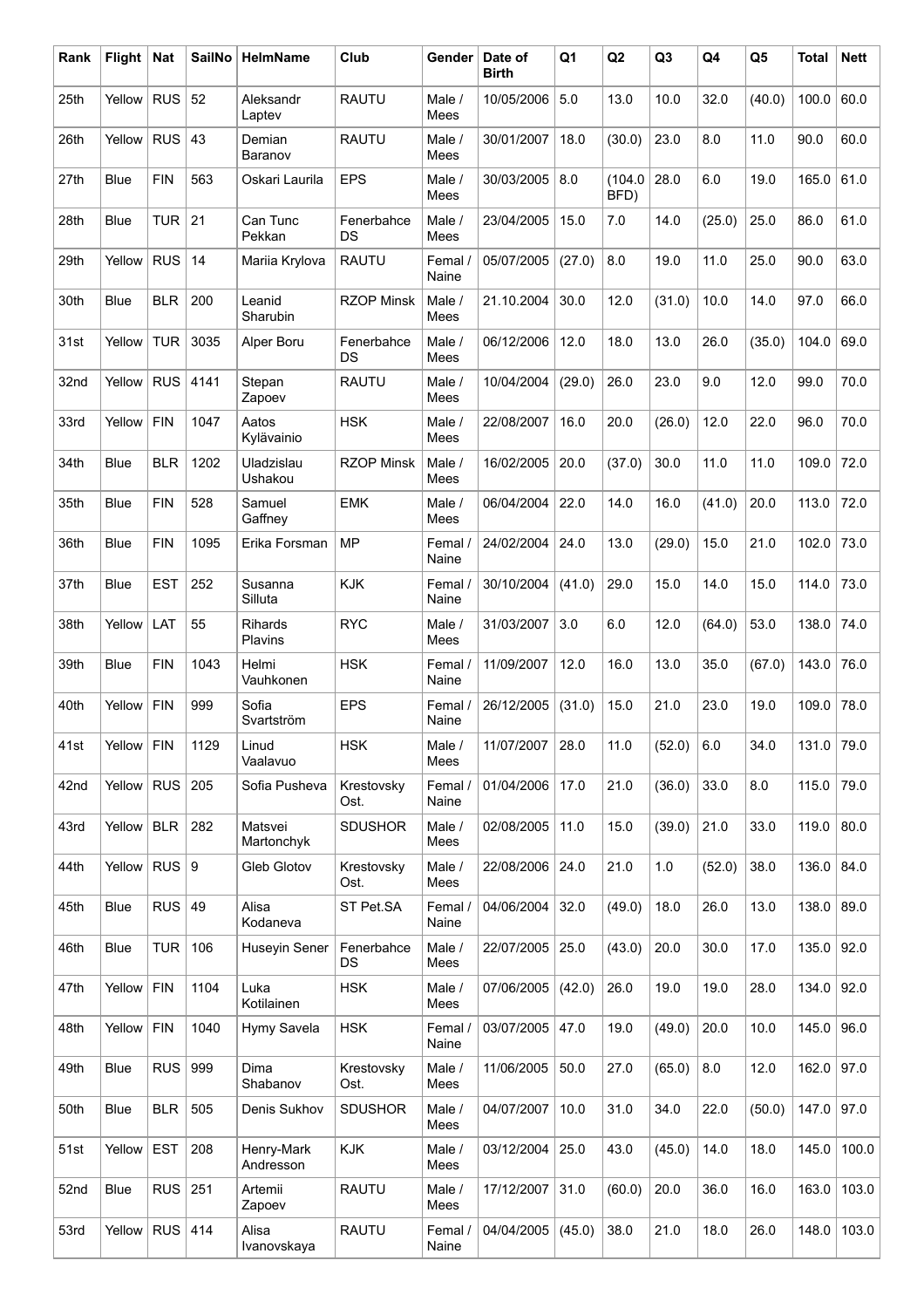| Rank | Flight      | <b>Nat</b>      | <b>SailNo</b> | <b>HelmName</b>                   | Club               | Gender           | Date of<br><b>Birth</b> | Q <sub>1</sub> | Q2              | Q <sub>3</sub> | Q4             | Q <sub>5</sub>  | <b>Total</b> | <b>Nett</b> |
|------|-------------|-----------------|---------------|-----------------------------------|--------------------|------------------|-------------------------|----------------|-----------------|----------------|----------------|-----------------|--------------|-------------|
| 54th | Yellow      | <b>EST</b>      | 6             | <b>Karel Ratnik</b>               | Pärnu JK           | Male /<br>Mees   | 22/11/2005              | 22.0           | (104.0<br>BFD)  | 14.0           | 38.0           | 30.0            | 208.0        | 104.0       |
| 55th | Blue        | <b>RUS</b>      | 131           | Ivan Morshinin                    | Krestovsky<br>Ost. | Male /<br>Mees   | 27/09/2007              | 14.0           | 3.0             | 33.0           | 62.0           | (104.0)<br>DNF) | 216.0        | 112.0       |
| 56th | Yellow      | <b>FIN</b>      | 1132          | <b>Felix Sergelius</b>            | <b>HSK</b>         | Male /<br>Mees   | 13/03/2006              | 48.0           | (104.0<br>BFD)  | 46.0           | 7.0            | 13.0            | 218.0        | 114.0       |
| 57th | Yellow      | AUS             | 1332          | Stella Hurley                     | <b>HHSC</b>        | Femal /<br>Naine | 01/09/2006              | (49.0)         | 35.0            | 22.0           | 35.0           | 24.0            | 165.0        | 116.0       |
| 58th | <b>Blue</b> | LTU             | 751           | Rojus<br>Stankevicius             | SC<br>Atzalynas    | Male /<br>Mees   | 15/11/2005              | 45.0           | (52.0)          | 9.0            | 34.0           | 30.0            | 170.0        | 118.0       |
| 59th | <b>Blue</b> | <b>RUS</b>      | 990           | <b>Vladimir Vituk</b>             | Krestovsky<br>Ost. | Male /<br>Mees   | 11/02/2006              | (58.0)         | 17.0            | 18.0           | 55.0           | 28.0            | 176.0        | 118.0       |
| 60th | Blue        | <b>RUS</b>      | 104           | Vladimir<br>Lebedev               | ST Pet.SA          | Male /<br>Mees   | 07/11/2007              | 43.0           | (49.0)          | 30.0           | 24.0           | 22.0            | 168.0        | 119.0       |
| 61st | Yellow      | <b>EST</b>      | 218           | Hugo Mart<br>Reisner              | <b>ROPK</b>        | Male /<br>Mees   | 13/09/2005              | 19.0           | 24.0            | 17.0           | (69.0)         | 60.0            | 189.0        | 120.0       |
| 62nd | Yellow      | <b>RUS</b>      | 75            | Anna<br>Neganova                  | ST Pet.SA          | Femal /<br>Naine | 22/06/2005              | 33.0           | (54.0)          | 43.0           | 22.0           | 27.0            | 179.0        | 125.0       |
| 63rd | Yellow      | <b>BLR</b>      | 838           | Yaraslau<br>Zapolski-<br>Dounar   | <b>RZOP Minsk</b>  | Male /<br>Mees   | 19/04/2005              | 37.0           | 34.0            | 15.0           | 40.0           | (47.0)          | 173.0        | 126.0       |
| 64th | <b>Blue</b> | <b>RUS</b>      | 691           | Rodion<br>Gavriushenko            | ST Pet.SA          | Male /<br>Mees   | 06/05/2006              | 57.0           | 25.0            | 27.0           | 19.0           | (104.0)<br>DNC) | 232.0        | 128.0       |
| 65th | <b>Blue</b> | <b>RUS</b>      | 127           | Andrei<br>Svetlitca               | <b>RAUTU</b>       | Male /<br>Mees   | 27/06/2004              | (59.0)         | 20.0            | 59.0           | 23.0           | 26.0            | 187.0        | 128.0       |
| 66th | <b>Blue</b> | <b>FIN</b>      | 1155          | Amelie<br>Mannerberg              | <b>BS/NJK</b>      | Femal /<br>Naine | 16/04/2007              | 15.0           | (58.0)          | 40.0           | 39.0           | 37.0            | 189.0        | 131.0       |
| 67th | Blue        | <b>FIN</b>      | 1134          | Pulmu<br>Oksanen                  | <b>EMK</b>         | Femal /<br>Naine | 31/05/2005              | (67.0)         | 50.0            | 33.0           | 18.0           | 31.0            | 199.0        | 132.0       |
| 68th | Yellow      | LAT             | 107           | <b>Viesturs</b><br><b>Simsons</b> | <b>RJK</b>         | Male /<br>Mees   | 16/06/2006              | 38.0           | 23.0            | 27.0           | (48.0)         | 44.0            | 180.0        | 132.0       |
| 69th | Blue        | <b>RUS</b>      | 206           | Stasia Gunker                     | Krestovsky<br>Ost. | Femal /<br>Naine | 10/12/2007              | 20.0           | 37.0            | (104.0<br>UFD) | 47.0           | 29.0            | 237.0        | 133.0       |
| 70th | Yellow      | <b>BLR</b>      | 37            | Felicia<br>Mikhailets             | <b>RZOP Minsk</b>  | Femal /<br>Naine | 09/05/2006              | 44.0           | 39.0            | 24.0           | (45.0)         | 29.0            | 181.0        | 136.0       |
| 71st | Yellow      | <b>FIN</b>      | 1027          | Lars<br>Habermacher               | <b>HSK</b>         | Male /<br>Mees   | 06/03/2003              | (51.0)         | 42.0            | 51.0           | 30.0           | 14.0            | 188.0        | 137.0       |
| 72nd | Yellow      | TUR <sup></sup> | $\mathbf{1}$  | Tuna Iscen                        | <b>Istanbul SC</b> | Male /<br>Mees   | 03/02/2007              | 46.0           | 17.0            | 37.0           | 37.0           | (55.0)          | 192.0        | 137.0       |
| 73rd | Yellow      | RUS             | 555           | Andrei<br>Shunenkov               | ST Pet.SA          | Male /<br>Mees   | 03/11/2007              | 54.0           | (64.0)          | 57.0           | 15.0           | 16.0            | 206.0        | 142.0       |
| 74th | Blue        | <b>RUS</b>      | 207           | Artemii Nikitin                   | Krestovsky<br>Ost. | Male /<br>Mees   | 24/03/2006              | (56.0)         | 36.0            | 40.0           | 33.0           | 33.0            | 198.0        | 142.0       |
| 75th | Yellow      | TUR <sup></sup> | 25            | Ceyda Aksoy                       | Fenerbahce<br>DS   | Femal /<br>Naine | 12/06/2006              | 38.0           | (104.0)<br>BFD) | 59.0           | 25.0           | 21.0            | 247.0        | 143.0       |
| 76th | Blue        | <b>FIN</b>      | 601           | Heta<br>Ruohonen                  | <b>HSK</b>         | Femal /<br>Naine | 03/12/2005              | 26.0           | 25.0            | 38.0           | (104.0<br>UFD) | 54.0            | 247.0        | 143.0       |
| 77th | Yellow      | LTU             | 51            | Kristupas<br>Alseika              | <b>NSM</b>         | Male /<br>Mees   | 11/06/2006              | 32.0           | 45.0            | (61.0)         | 47.0           | 20.0            | 205.0        | 144.0       |
| 78th | Yellow      | <b>RUS</b>      | 258           | Arsenii<br>Mikhailov              | <b>RAUTU</b>       | Male /<br>Mees   | 17/04/2007              | 16.0           | 34.0            | 48.0           | (56.0)         | 48.0            | 202.0        | 146.0       |
| 79th | Blue        | LTU             | 454           | Deimantas<br>Valeika              | <b>Bangputys</b>   | Male /<br>Mees   | 18/05/2004              | (63.0)         | 35.0            | 42.0           | 29.0           | 40.0            | 209.0        | 146.0       |
| 80th | Yellow      | <b>RUS</b>      | 117           | Marat Nikanov                     | ST Pet.SA          | Male /<br>Mees   | 12/04/2007              | 40.0           | 41.0            | (42.0)         | 31.0           | 37.0            | 191.0        | 149.0       |
| 81st | Yellow      | LTU             | 456           | Matas Kniubas                     | Bangputys          | Male /<br>Mees   | 01/01/2006              | (62.0)         | 40.0            | 48.0           | 24.0           | 39.0            | 213.0        | 151.0       |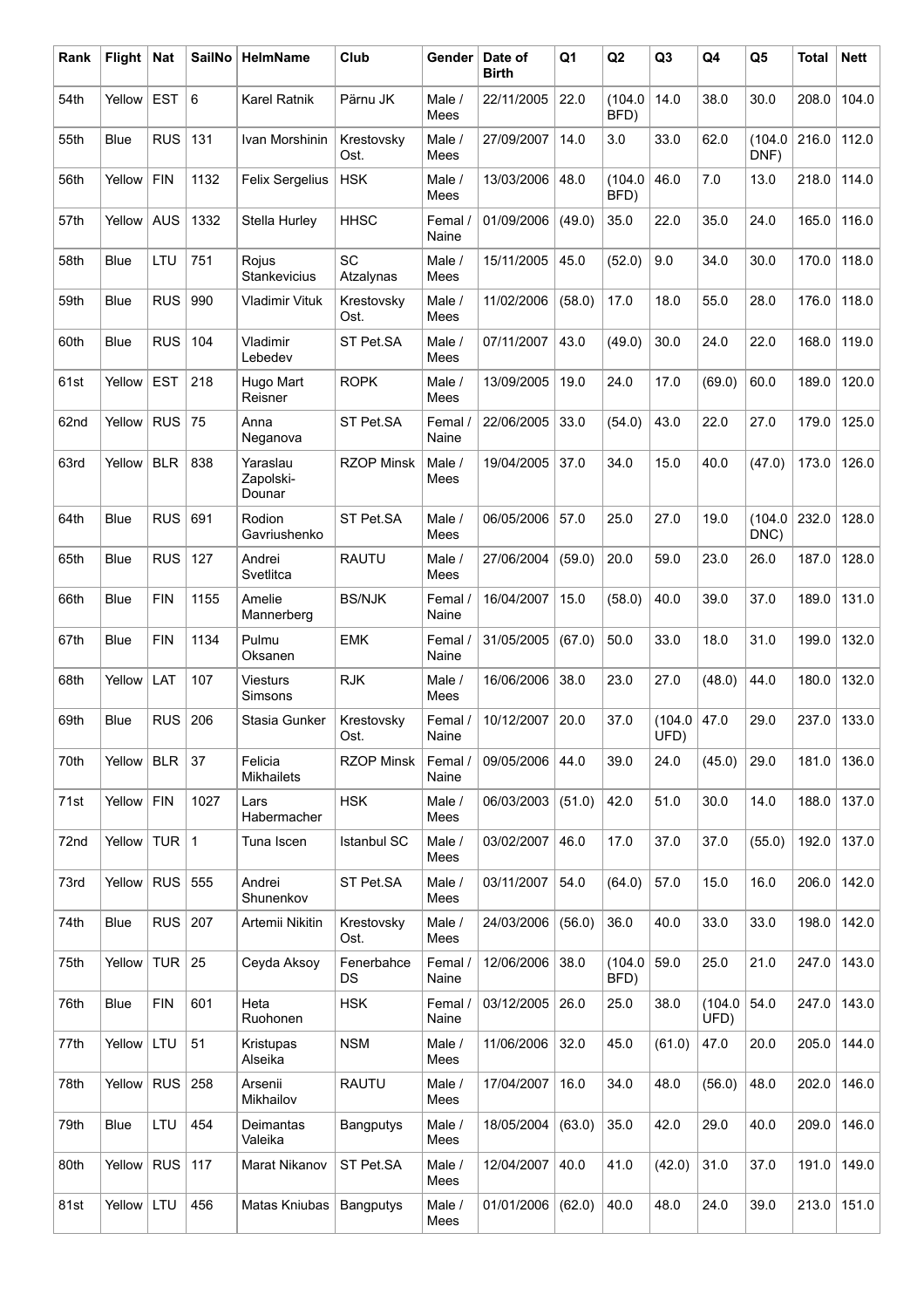| Rank  | <b>Flight</b> | Nat        | <b>SailNo</b> | <b>HelmName</b>           | Club                    | Gender           | Date of<br>Birth | Q <sub>1</sub> | Q2     | Q <sub>3</sub> | Q4                | Q5                  | <b>Total</b> | <b>Nett</b> |
|-------|---------------|------------|---------------|---------------------------|-------------------------|------------------|------------------|----------------|--------|----------------|-------------------|---------------------|--------------|-------------|
| 82nd  | <b>Blue</b>   | <b>TUR</b> | 3031          | Dilay Balaban             | Fenerbahce<br>DS        | Femal /<br>Naine | 29/05/2006       | (53.0)         | 28.0   | 39.0           | 40.0              | 44.0                | 204.0        | 151.0       |
| 83rd  | Yellow        | <b>EST</b> | 125           | Artur Ader                | <b>SMS</b>              | Male /<br>Mees   | 05/11/2007       | 35.0           | 22.0   | (62.0)         | 41.0              | 54.0                | 214.0        | 152.0       |
| 84th  | <b>Blue</b>   | <b>RUS</b> | 915           | Andrey Lavrov             | Krestovsky<br>Ost.      | Male /<br>Mees   | 11/04/2007       | 43.0           | 38.0   | 28.0           | 43.0              | (56.0)              | 208.0        | 152.0       |
| 85th  | Blue          | <b>TUR</b> | 8             | Mert Tuna<br>Tugcu        | <b>Istanbul SC</b>      | Male /<br>Mees   | 12/09/2006       | 34.0           | 32.0   | 41.0           | (54.0)            | 45.0                | 206.0        | 152.0       |
| 86th  | Yellow        | <b>BLR</b> | 333           | Liaushynski<br>Vasiliy    | <b>SDUSHOR</b>          | Male /<br>Mees   | 05/08/2006       | 26.0           | 27.0   | 56.0           | (65.0)            | 46.0                | 220.0        | 155.0       |
| 87th  | <b>Blue</b>   | <b>EST</b> | 166           | Karl Robert<br>Masing     | <b>HPSK</b>             | Male /<br>Mees   | 02/02/2006       | (46.0)         | 36.0   | 32.0           | 42.0              | 46.0                | 202.0        | 156.0       |
| 88th  | Yellow        | <b>RUS</b> | 68            | Mixail<br>Latyshevsky     | Krestovsky<br>Ost.      | Male /<br>Mees   | 28/06/2007       | 27.0           | (85.0) | 45.0           | 16.0              | 69.0                | 242.0        | 157.0       |
| 89th  | Yellow        | <b>FIN</b> | 1120          | Sofiia Seliö              | <b>BS</b>               | Femal /<br>Naine | 07/04/2006       | 37.0           | (61.0) | 24.0           | 57.0              | 42.0                | 221.0        | 160.0       |
| 90th  | Yellow        | <b>RUS</b> | 1577          | Elizaveta<br>Zvereva      | <b>SC</b><br>Kenigsberg | Femal /<br>Naine | 25/04/2003       | 23.0           | 44.0   | (66.0)         | 44.0              | 51.0                | 228.0        | 162.0       |
| 91st  | Yellow        | <b>EST</b> | 230           | Mari Kedelauk             | <b>TJK</b>              | Femal /<br>Naine | 08/02/0005       | 40.0           | 48.0   | (75.0)         | 42.0              | 32.0                | 237.0        | 162.0       |
| 92nd  | Blue          | LAT        | 100           | Jekabs Codars             | Jurmala                 | Male /<br>Mees   | 23/01/2007       | 7.0            | 32.0   | 22.0           | (104.0<br>$DNC$ ) | 104.0<br><b>DNC</b> | 269.0        | 165.0       |
| 93rd  | Yellow        | <b>FIN</b> | 1158          | Oskar<br>Kovalainen       | <b>BS</b>               | Male /<br>Mees   | 30/09/2007       | 41.0           | 33.0   | 38.0           | 53.0              | (104.0)<br>DNC)     | 269.0        | 165.0       |
| 94th  | <b>Blue</b>   | LAT        | 141           | Sarona Caune              | Jurmala                 | Femal /<br>Naine | 29/05/2006       | (63.0)         | 51.0   | 60.0           | 20.0              | 35.0                | 229.0        | 166.0       |
| 95th  | Blue          | <b>EST</b> | 130           | Andrias Sepp              | Pärnu JK                | Male /<br>Mees   | 15/12/2006       | 21.0           | 22.0   | 25.0           | (104.0<br>DNC)    | 104.0<br><b>DNC</b> | 276.0        | 172.0       |
| 96th  | <b>Blue</b>   | <b>EST</b> | 182           | Holger<br><b>Noormets</b> | <b>KJK</b>              | Male /<br>Mees   | 17/01/2005       | 47.0           | (48.0) | 32.0           | 45.0              | 48.0                | 220.0        | 172.0       |
| 97th  | Blue          | <b>TUR</b> | 3032          | Can Senunver              | Fenerbahce<br>DS        | Male /<br>Mees   | 03/01/2006       | (55.0)         | 54.0   | 35.0           | 44.0              | 39.0                | 227.0        | 172.0       |
| 98th  | Yellow   FIN  |            | 887           | Sakari Suurla             | EMK                     | Male /<br>Mees   | 04/09/2005       | 50.0           | 44.0   | 29.0           | 51.0              | (56.0)              | 230.0        | 174.0       |
| 99th  | Blue          | LAT        | 69            | Jete Mezite               | Jurmala                 | Femal /<br>Naine | 20/01/2006       | (82.0)         | 62.0   | 54.0           | 28.0              | 32.0                | 258.0        | 176.0       |
| 100th | Yellow        | RUS $ 4$   |               | Aleksander<br>Oginian     | <b>RAUTU</b>            | Male /<br>Mees   | 31/07/2007       | 42.0           | 53.0   | 37.0           | 46.0              | (59.0)              | 237.0        | 178.0       |
| 101st | Yellow        | <b>EST</b> | 195           | Loreta Sults              | <b>ROPK</b>             | Femal /<br>Naine | 06/07/2006       | 64.0           | 45.0   | (85.0)         | 27.0              | 43.0                | 264.0        | 179.0       |
| 102nd | Yellow        | BLR        | 515           | Valoshynau<br>Yaramir     | <b>SDUSHOR</b>          | Male /<br>Mees   | 06/06/2006       | 30.0           | 51.0   | 53.0           | 49.0              | (57.0)              | 240.0        | 183.0       |
| 103rd | Blue          | <b>BLR</b> | 323           | Valeria<br>Gulidova       | <b>SDUSHOR</b>          | Femal /<br>Naine | 28/08/2006       | 35.0           | (73.0) | 57.0           | 58.0              | 36.0                | 259.0        | 186.0       |
| 104th | Yellow        | EST        | 170           | Martin Lipp               | <b>ROPK</b>             | Male /<br>Mees   | 21/03/2006       | 49.0           | 42.0   | (51.0)         | 50.0              | 49.0                | 241.0        | 190.0       |
| 105th | Blue          | LTU        | 106           | Rapolas<br>Norvaisas      | SC Vejo<br>sparnai      | Male /<br>Mees   | 22/07/2005       | (104.0<br>UFD) | 56.0   | 26.0           | 50.0              | 60.0                | 296.0        | 192.0       |
| 106th | Yellow        | <b>FIN</b> | 881           | Teo Koponen               | <b>HSS</b>              | Male /<br>Mees   | 13.12.2007       | (71.0)         | 31.0   | 55.0           | 54.0              | 52.0                | 263.0        | 192.0       |
| 107th | Blue          | <b>EST</b> | 172           | Oliver lida               | <b>ROPK</b>             | Male /<br>Mees   | 17/04/2006       | 66.0           | 56.0   | (70.0)         | 31.0              | 41.0                | 264.0        | 194.0       |
| 108th | Yellow        | LTU        | 588           | Simonas<br>Poviliunas     | Bangputys               | Male /<br>Mees   | 06/04/2006       | 61.0           | 79.0   | (93.0)         | 39.0              | 17.0                | 289.0        | 196.0       |
| 109th | Blue          | <b>EST</b> | 174           | <b>August Maaste</b>      | KJK                     | Male /<br>Mees   | 20/05/2004       | 52.0           | 40.0   | 79.0           | (104.0<br>DNF)    | 27.0                | 302.0        | 198.0       |
| 110th | Yellow        | LAT        | 65            | Alise Riekstina           | Jurmala                 | Femal /<br>Naine | 21/06/2003       | 48.0           | 57.0   | (67.0)         | 34.0              | 61.0                | 267.0        | 200.0       |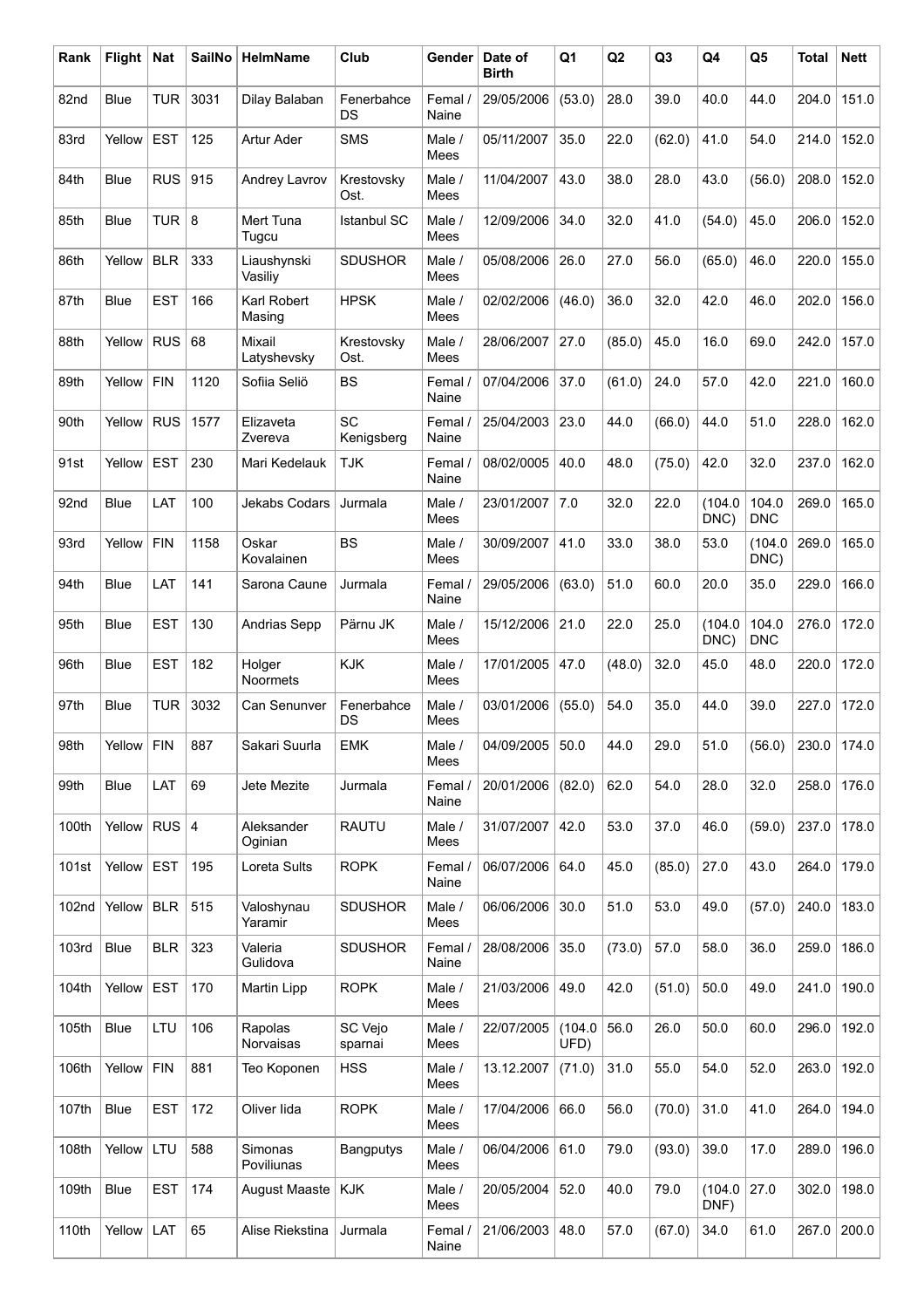| Rank         | <b>Flight</b> | <b>Nat</b> | <b>SailNo</b> | HelmName                    | Club               | Gender           | Date of<br><b>Birth</b> | Q <sub>1</sub> | Q2              | Q <sub>3</sub>      | Q4                  | Q <sub>5</sub>      | <b>Total</b> | <b>Nett</b> |
|--------------|---------------|------------|---------------|-----------------------------|--------------------|------------------|-------------------------|----------------|-----------------|---------------------|---------------------|---------------------|--------------|-------------|
| 111th        | <b>Blue</b>   | <b>EST</b> | 236           | Rasmus<br>Randmäe           | <b>ROPK</b>        | Male /<br>Mees   | 22/11/2006              | (66.0)         | 39.0            | 53.0                | 63.0                | 49.0                | 270.0        | 204.0       |
| 112th        | <b>Blue</b>   | <b>EST</b> | 183           | Karolina<br>Dovgan          | <b>NYCS</b>        | Femal /<br>Naine | 26/01/2006              | 36.0           | 23.0            | 44.0                | (104.0<br>DNC)      | 104.0<br><b>DNC</b> | 311.0        | 207.0       |
| 113th        | Yellow        | <b>RUS</b> | 96            | Taisiia<br>Kuzmina          | ST Pet.SA          | Femal /<br>Naine | 21/10/2005              | 58.0           | (83.0)          | 49.0                | 43.0                | 58.0                | 291.0        | 208.0       |
| 114th        | Yellow        | <b>FIN</b> | 935           | Joel Kiiski                 | <b>HSK</b>         | Male /<br>Mees   | 14/07/2005              | 1.0            | (104.0)<br>BFD) | 104.0<br><b>UFD</b> | 104.0<br><b>UFD</b> | 3.0                 | 316.0        | 212.0       |
| 115th        | <b>Blue</b>   | <b>RUS</b> | 89            | Mihei Gromov                | <b>Baltiec</b>     | Male /<br>Mees   | 21/06/2007              | (76.0)         | 67.0            | 71.0                | 32.0                | 42.0                | 288.0        | 212.0       |
| 116th        | Yellow        | <b>RUS</b> | 88            | Andrey<br>Astapov           | Krestovsky<br>Ost. | Male /<br>Mees   | 07/06/2005              | (70.0)         | 58.0            | 50.0                | 60.0                | 45.0                | 283.0        | 213.0       |
| 117th        | Yellow        | <b>RUS</b> | 2081          | Dimitrii Orlov              | <b>RAUTU</b>       | Male /<br>Mees   | 09/09/2007              | (73.0)         | 53.0            | 52.0                | 58.0                | 50.0                | 286.0        | 213.0       |
| 118th        | <b>Blue</b>   | <b>TUR</b> | 3050          | <b>Isik Denizkurt</b>       | Fenerbahce<br>DS   | Femal /<br>Naine | 26/08/2007              | (88.0)         | 70.0            | 76.0                | 27.0                | 43.0                | 304.0        | 216.0       |
| 119th        | <b>Blue</b>   | <b>TUR</b> | 3040          | Ali Canmutlu                | Fenerbahce<br>DS   | Male /<br>Mees   | 16/07/2007              | 65.0           | 47.0            | 67.0                | (104.0<br>DNC)      | 38.0                | 321.0        | 217.0       |
| 120th        | Blue          | LTU        | 455           | Rokas<br>Germanavicius      | <b>Bangputys</b>   | Male /<br>Mees   | 02/02/2008              | 60.0           | 46.0            | 46.0                | 65.0                | (104.0)<br>DNC)     | 321.0        | 217.0       |
| 121st        | <b>Blue</b>   | <b>FIN</b> | 380           | Saimi<br>Huhdanmäki         | <b>HSS</b>         | Femal /<br>Naine | 12/10/2007              | 79.0           | 28.0            | 50.0                | 61.0                | (104.0<br>DNC)      | 322.0        | 218.0       |
| 122nd        | <b>Blue</b>   | <b>RUS</b> | 41            | Maria<br>Eremicheva         | Krestovsky<br>Ost. | Femal /<br>Naine | 01/12/2006              | 56.0           | 30.0            | 31.0                | (104.0<br>DNF)      | 104.0<br><b>DNC</b> | 325.0        | 221.0       |
| <b>123rd</b> | Yellow        | LTU        | 451           | Asta<br>Aperaviciute        | <b>Bangputys</b>   | Male /<br>Mees   | 26/05/2007              | 34.0           | (104.0)<br>BFD) | 47.0                | 78.0                | 63.0                | 326.0        | 222.0       |
| 124th        | Blue          | <b>EST</b> | 167           | Rasmus<br>Rosenblad         | <b>ROPK</b>        | Male /<br>Mees   | 04/04/2006              | (93.0)         | 73.0            | 81.0                | 37.0                | 34.0                | 318.0        | 225.0       |
| 125th        | <b>Blue</b>   | <b>EST</b> | 138           | Kardo Remi<br>Kaar          | Pärnu JK           | Male /<br>Mees   | 20/11/2004              | 55.0           | 33.0            | 35.0                | (104.0<br>DNC)      | 104.0<br><b>DNC</b> | 331.0        | 227.0       |
| 126th        | Blue          | LTU        | 155           | <b>Vilius Vasiulis</b>      | Všl "Žemys"        | Male /<br>Mees   | 01/02/2007              | 13.0           | 68.0            | 44.0                | (104.0<br>DNC)      | 104.0<br><b>DNF</b> | 333.0        | 229.0       |
| 127th        | <b>Blue</b>   | TUR $ 9$   |               | Deniz Bora<br>Gok           | Istanbul SC        | Male /<br>Mees   | 17/05/2005 60.0         |                | 55.0            | 66.0                | 49.0                | (104.0<br>DNC)      | 334.0        | 230.0       |
| 128th        | Yellow        | LAT        | 138           | Karliina<br>Vaivode         | SA/Klubs360        | Femal /<br>Naine | 17/09/2006              | 51.0           | 18.0            | 58.0                | (104.0<br>DNC)      | 104.0<br><b>DNC</b> | 335.0        | 231.0       |
| 129th        | Blue          | <b>EST</b> | 111           | Leivo Luha                  | Toila SK           | Male /<br>Mees   | 23/11/2004              | 67.0           | 50.0            | 61.0                | (104.0<br>UFD)      | 55.0                | 337.0        | 233.0       |
| 130th        | Yellow        | <b>FIN</b> | 828           | Max Sergelius               | <b>HSK</b>         | Male /<br>Mees   | 08/07/2008              | 29.0           | 60.0            | 78.0                | 67.0                | (104.0<br>DNC)      | 338.0        | 234.0       |
| 131st        | Blue          | LAT        | 129           | Kristiäna<br>Paula Simane   | <b>YC</b> Engure   | Femal /<br>Naine | 11/01/2007              | 53.0           | 41.0            | 36.0                | (104.0<br>DNC)      | 104.0<br><b>DNC</b> | 338.0        | 234.0       |
| 132nd        | Blue          | LTU        | 318           | Dovidas<br>Eidukevicius     | <b>Bangputys</b>   | Male /<br>Mees   |                         | 71.0           | 66.0            | (80.0)              | 53.0                | 47.0                | 317.0        | 237.0       |
| 133rd        | Blue          | <b>EST</b> | 217           | Henri Sootla                | <b>ROPK</b>        | Male /<br>Mees   | 11/11/2006              | 78.0           | (92.0)          | 72.0                | 38.0                | 51.0                | 331.0        | 239.0       |
| 134th        | Yellow        | <b>EST</b> | 168           | Kristjan Kööp               | <b>ROPK</b>        | Male /<br>Mees   | 07/08/2005              | 85.0           | 90.0            | (91.0)              | 29.0                | 41.0                | 336.0        | 245.0       |
| 135th        | Yellow        | LTU        | 445           | Tomas<br><b>Blinstrubas</b> | <b>NSM</b>         | Male /<br>Mees   | 03/11/2006              | 39.0           | 47.0            | 55.0                | (104.0<br>DNF)      | 104.0<br><b>DNC</b> | 349.0        | 245.0       |
| 136th        | Yellow        | <b>RUS</b> | 171           | Andrei<br>Baksheev          | <b>RAUTU</b>       | Male /<br>Mees   | 29/06/2009              | 61.0           | 59.0            | 63.0                | (74.0)              | 62.0                | 319.0        | 245.0       |
| 137th        | Blue          | <b>RUS</b> | 125           | Roman<br>Ivanovskii         | <b>RAUTU</b>       | Male /<br>Mees   | 03/03/2007              | 39.0           | 46.0            | (104.0<br>BFD)      | 104.0<br><b>DNF</b> | 57.0                | 350.0        | 246.0       |
| 138th        | <b>Blue</b>   | LTU        | 737           | David Mažeika               | <b>NSM</b>         | Male /<br>Mees   | 17/01/2010              | 62.0           | 63.0            | 58.0                | 64.0                | (70.0)              | 317.0        | 247.0       |
| 139th        | Blue          | LTU        | 85            | Ramune<br>Luksyte           | <b>Bangputys</b>   | Femal /<br>Naine | 24/09/2007              | 54.0           | (84.0)          | 83.0                | 51.0                | 64.0                | 336.0        | 252.0       |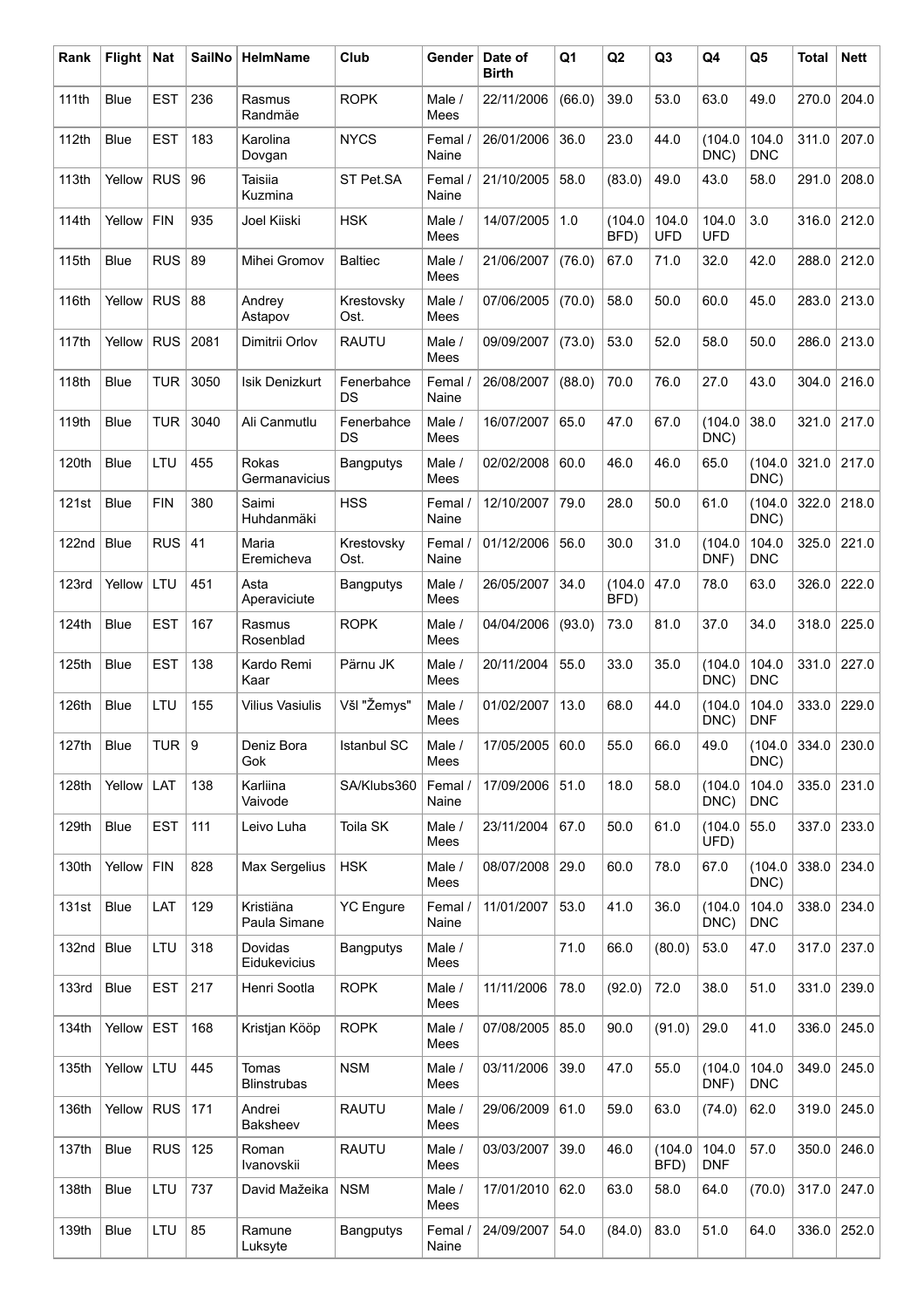| Rank              | Flight      | <b>Nat</b> | <b>SailNo</b> | <b>HelmName</b>                   | Club                    | Gender           | Date of<br><b>Birth</b> | Q1     | Q2     | Q <sub>3</sub> | Q4              | Q <sub>5</sub>      | <b>Total</b> | <b>Nett</b> |
|-------------------|-------------|------------|---------------|-----------------------------------|-------------------------|------------------|-------------------------|--------|--------|----------------|-----------------|---------------------|--------------|-------------|
| 140th             | Blue        | <b>EST</b> | 229           | Maria<br>Aleksandra<br>Vettik     | <b>TJK</b>              | Femal /<br>Naine | 25/06/2006              | 59.0   | (78.0) | 77.0           | 57.0            | 61.0                | 332.0        | 254.0       |
| 141st             | <b>Blue</b> | <b>FIN</b> | 1019          | Vivi Vainio-<br>Mattila           | <b>HSS</b>              | Femal /<br>Naine | 19/01/2007              | (83.0) | 76.0   | 69.0           | 48.0            | 62.0                | 338.0        | 255.0       |
| 142 <sub>nd</sub> | <b>Blue</b> | <b>EST</b> | 253           | Jakob Tuubel                      | <b>NYCS</b>             | Male /<br>Mees   | 28/11/2005              | 52.0   | 66.0   | 79.0           | (104.0<br>DNF)  | 58.0                | 359.0        | 255.0       |
| 143rd             | Yellow      | LTU        | 133           | <b>Benas</b><br><b>Bestauskas</b> | Všl "Žemys"             | Male /<br>Mees   | 17/08/2009              | (77.0) | 72.0   | 43.0           | 75.0            | 70.0                | 337.0        | 260.0       |
| 144th             | Yellow      | <b>EST</b> | 254           | Karl Sören<br>Tamm                | <b>NYCS</b>             | Male /<br>Mees   | 07/02/2007              | 44.0   | 62.0   | 54.0           | (104.0<br>DNC)  | 104.0<br><b>DNC</b> | 368.0        | 264.0       |
| 145th             | <b>Blue</b> | LTU        | 75            | Emilijus<br>Poviliunas            | <b>Bangputys</b>        | Male /<br>Mees   | 13/10/2007              | (85.0) | 84.0   | 84.0           | 46.0            | 53.0                | 352.0        | 267.0       |
| 146th             | <b>Blue</b> | <b>RUS</b> | 2051          | Vova Anelin                       | <b>SC</b><br>Kenigsberg | Male /<br>Mees   | 24/08/2005              | 75.0   | 55.0   | 77.0           | 60.0            | (104.0)<br>DNC)     | 371.0        | 267.0       |
| 147th             | Yellow      | <b>EST</b> | 140           | Dagne Aasma                       | Pärnu JK                | Femal /<br>Naine | 05/05/2005              | 68.0   | 63.0   | 74.0           | 62.0            | (104.0)<br>DNC)     | 371.0        | 267.0       |
| 148th             | Yellow      | <b>FIN</b> | 1136          | Hertta<br>Miettinen               | <b>HSK</b>              | Femal /<br>Naine | 20/06/2005              | (90.0) | 82.0   | 64.0           | 55.0            | 68.0                | 359.0        | 269.0       |
| 149th             | Yellow      | EST        | 76            | <b>Olger Hannes</b><br>Mets       | <b>SMS</b>              | Male /<br>Mees   | 09/02/2007              | (87.0) | 69.0   | 82.0           | 59.0            | 64.0                | 361.0        | 274.0       |
| 150th             | Yellow      | <b>EST</b> | 184           | Kaur Säärits                      | <b>NYCS</b>             | Male /<br>Mees   | 04/10/2004              | 69.0   | (92.0) | 68.0           | 70.0            | 67.0                | 366.0        | 274.0       |
| 151st             | Yellow      | LTU        | 401           | <b>Tadas Azukas</b>               | <b>Bangputys</b>        | Male /<br>Mees   | 01/07/2009              | 90.0   | 61.0   | 60.0           | 66.0            | (104.0)<br>DNC)     | 381.0        | 277.0       |
| 152nd             | Blue        | LAT        | 60            | Gabriels<br>Civjans               | Jurmala                 | Male /<br>Mees   | 05/07/2007              | 64.0   | 71.0   | 41.0           | (104.0<br>DNC)  | 104.0<br><b>DNC</b> | 384.0        | 280.0       |
| 153rd             | Yellow      | <b>RUS</b> | 26            | Alexey<br>Svyatogorov             | Krestovsky<br>Ost.      | Male /<br>Mees   | 26/10/2007              | 74.0   | 59.0   | (87.0)         | 77.0            | 71.0                | 368.0        | 281.0       |
| 154th             | Yellow      | LTU        | 2055          | <b>Vilius Pocius</b>              | SC Vejo<br>sparnai      | Male /<br>Mees   | 16/06/2007              | 36.0   | 72.0   | 73.0           | (104.0<br>UFD)  | 104.0<br><b>UFD</b> | 389.0        | 285.0       |
| 155th             | Yellow      | <b>EST</b> | 228           | Rainer Kepp                       | <b>TJK</b>              | Male /<br>Mees   | 28/08/2005              | 57.0   | 69.0   | 56.0           | (104.0<br>DNC)  | 104.0<br><b>DNC</b> | 390.0        | 286.0       |
| 156th             | <b>Blue</b> | LTU        | 432           | Mariya<br>Shramkova               | <b>NSM</b>              | Femal /<br>Naine | 29/07/2008              | 80.0   | 83.0   | (87.0)         | 56.0            | 68.0                | 374.0        | 287.0       |
| 157th             | <b>Blue</b> | <b>RUS</b> | 174           | Arkadii<br>Bungov                 | <b>RAUTU</b>            | Male /<br>Mees   | 17/06/2007              | 81.0   | 71.0   | 69.0           | (104.0)<br>DNC) | 66.0                | 391.0        | 287.0       |
| 158th             | <b>Blue</b> | <b>RUS</b> | 1310          | Evgeniia<br>Bylkova               | SC<br>Kenigsberg        | Femal /<br>Naine | 03/06/2007              | (89.0) | 75.0   | 85.0           | 59.0            | 69.0                | 377.0        | 288.0       |
| 159th             | Yellow      | <b>EST</b> | 160           | Saskia<br>Põldmaa                 | <b>NYCS</b>             | Femal /<br>Naine | 27/07/2006              | 73.0   | 57.0   | 83.0           | 76.0            | (104.0)<br>DNC)     | 393.0        | 289.0       |
| 160th             | Blue        | LAT        | 114           | <b>Ulla Katrina</b><br>Dubra      | <b>YC Engure</b>        | Femal /<br>Naine | 30/01/2008              | 68.0   | 80.0   | 82.0           | (104.0<br>DNF)  | 59.0                | 393.0        | 289.0       |
| 161st             | Blue        | <b>EST</b> | 61            | Hanna Viktoria<br>Vaino           | <b>ROPK</b>             | Femal /<br>Naine | 28/01/2006              | 91.0   | (95.0) | 86.0           | 52.0            | 63.0                | 387.0        | 292.0       |
| <b>162nd</b>      | Blue        | <b>FIN</b> | 918           | Alex Tammi                        | <b>HSS</b>              | Male /<br>Mees   | 22/04/2007              | 88.0   | 78.0   | 75.0           | (104.0<br>DNC)  | 52.0                | 397.0        | 293.0       |
| 163rd             | Blue        | <b>RUS</b> | 179           | Ekaterina<br>Vasileva             | <b>RAUTU</b>            | Femal /<br>Naine | 22/08/2007              | 77.0   | 67.0   | 47.0           | (104.0<br>DNC)  | 104.0<br><b>DNF</b> | 399.0        | 295.0       |
| 164th             | Yellow      | <b>RUS</b> | 1654          | Stepan<br>Kuzmin                  | <b>SC</b><br>Kenigsberg | Male /<br>Mees   | 12/11/2007              | 84.0   | 77.0   | (89.0)         | 68.0            | 66.0                | 384.0        | 295.0       |
| 165th             | Blue        | <b>RUS</b> | 28            | Maiia Gerefurt                    | ST Pet.SA               | Femal /<br>Naine | 15/12/2007              | 84.0   | 91.0   | 62.0           | (104.0<br>DNC)  | 65.0                | 406.0        | 302.0       |
| 166th             | Yellow      | <b>EST</b> | 82            | Gretel<br>Kurgpõld                | <b>ROPK</b>             | Femal /<br>Naine | 22/07/2006              | 74.0   | 79.0   | 80.0           | 71.0            | (104.0<br>DNC)      | 408.0        | 304.0       |
| 167th             | <b>Blue</b> | <b>RUS</b> | 81            | Olga Kusonina                     | Krestovsky<br>Ost.      | Femal /<br>Naine | 05/07/2005              | 70.0   | 68.0   | 64.0           | (104.0<br>DNF)  | 104.0<br><b>DNC</b> | 410.0        | 306.0       |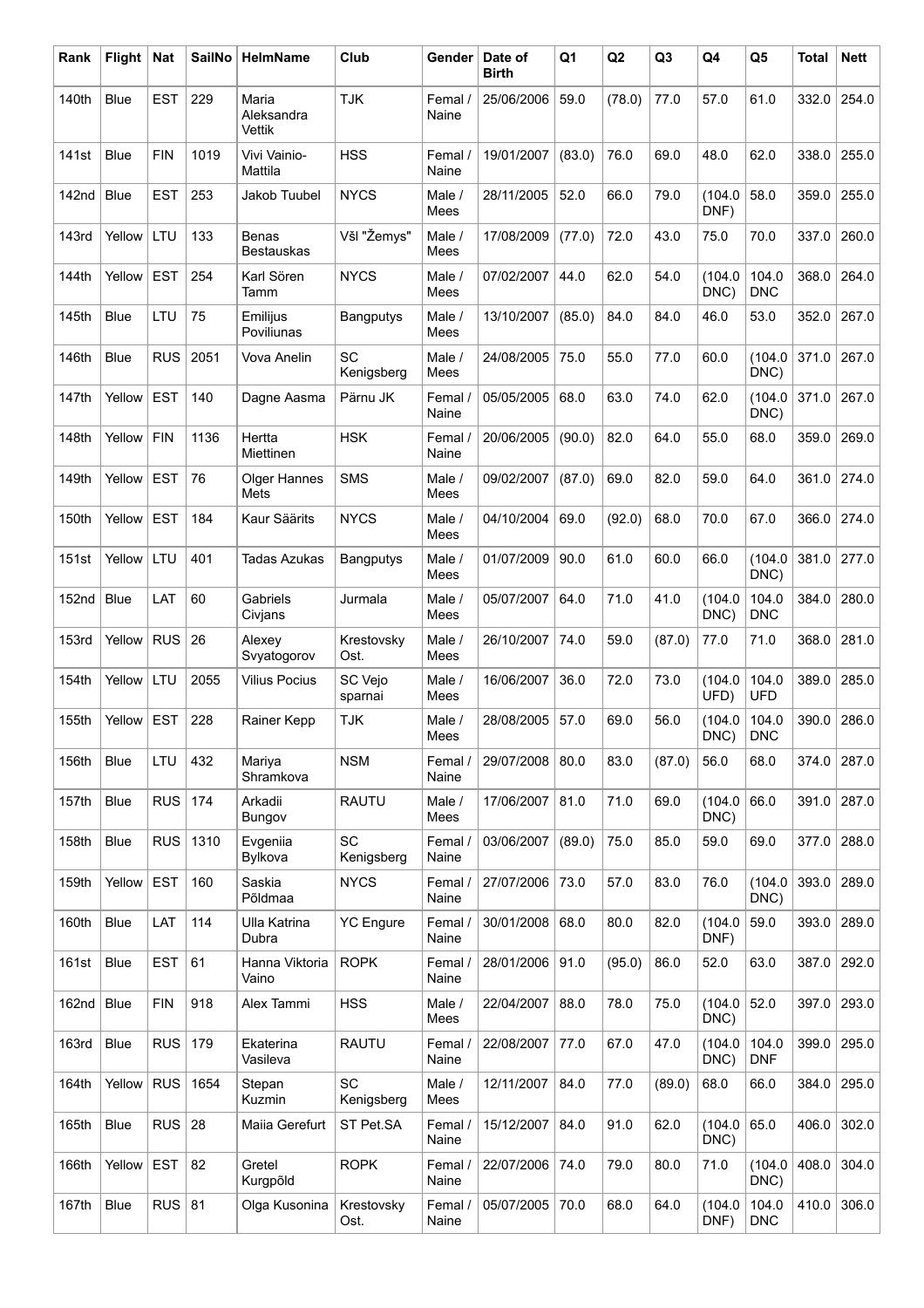| Rank         | <b>Flight</b> | <b>Nat</b> | <b>SailNo</b> | HelmName                     | Club               | Gender           | Date of<br><b>Birth</b> | Q1              | Q2             | Q <sub>3</sub>      | Q4                  | Q5                  | <b>Total</b> | <b>Nett</b> |
|--------------|---------------|------------|---------------|------------------------------|--------------------|------------------|-------------------------|-----------------|----------------|---------------------|---------------------|---------------------|--------------|-------------|
| 168th        | Yellow        | <b>EST</b> | 155           | Raul Ottesson                | <b>TJK</b>         | Male /<br>Mees   | 06/08/2007              | 79.0            | 89.0           | 81.0                | 61.0                | (104.0)<br>DNC)     | 414.0        | 310.0       |
| 169th        | <b>Blue</b>   | <b>TUR</b> | 3046          | <b>Kuzey Karis</b>           | Fenerbahce<br>DS   | Male /<br>Mees   | 04/12/2008              | 65.0            | 70.0           | 74.0                | (104.0<br>DNC)      | 104.0<br><b>DNC</b> | 417.0        | 313.0       |
| 170th        | <b>Blue</b>   | <b>TUR</b> | 6193          | Alp<br>Karpuzoglu            | <b>Istanbul SC</b> | Male /<br>Mees   | 29/12/2006              | 81.0            | 65.0           | 65.0                | (104.0<br>DNC)      | 104.0<br><b>DNC</b> | 419.0        | 315.0       |
| 171st        | Yellow        | <b>EST</b> | 181           | Liis Katriin<br>Kuusik       | <b>ROPK</b>        | Femal /<br>Naine | 11/03/2005              | 76.0            | 75.0           | 63.0                | (104.0<br>DNF)      | 104.0<br><b>DNC</b> | 422.0        | 318.0       |
| 172nd        | Yellow        | LTU        | 1378          | Jokubas Pekis                | <b>Bangputys</b>   | Male /<br>Mees   | 26/04/2008              | 72.0            | 74.0           | 68.0                | (104.0<br>DNC)      | 104.0<br><b>DNC</b> | 422.0        | 318.0       |
| 173rd        | Yellow        | LTU        | 435           | Jonas<br>Vimantas            | Bangputys          | Male /<br>Mees   | 28/01/2007              | 82.0            | 65.0           | 72.0                | (104.0<br>DNC)      | 104.0<br><b>DNC</b> | 427.0        | 323.0       |
| 174th        | Yellow        | <b>EST</b> | 226           | Enrico Eha                   | <b>ROPK</b>        | Male /<br>Mees   | 18/11/2004              | 83.0            | 74.0           | 71.0                | (104.0<br>DNC)      | 104.0<br><b>DNC</b> | 436.0        | 332.0       |
| 175th        | Yellow        | <b>EST</b> | 93            | <b>Lisett Aasmets</b>        | <b>NYCS</b>        | Femal /<br>Naine | 15/09/2006              | 89.0            | 81.0           | 90.0                | 72.0                | (104.0<br>DNC)      | 436.0        | 332.0       |
| 176th        | <b>Blue</b>   | LTU        | 2050          | Domas<br>Gudauskas           | SC Vejo<br>sparnai | Male /<br>Mees   | 04/10/2008              | 86.0            | 87.0           | 88.0                | (104.0<br>DNC)      | 72.0                | 437.0        | 333.0       |
| 177th        | <b>Blue</b>   | LTU        | 453           | Tadas<br>Lukosevicius        | <b>Bangputys</b>   | Male /<br>Mees   | 23/03/2008              | 72.0            | 76.0           | 84.0                | (104.0<br>DNF)      | 104.0<br><b>DNC</b> | 440.0        | 336.0       |
| 178th        | Yellow        | <b>EST</b> | 171           | Karl Heinrich<br>Kurnim      | <b>ROPK</b>        | Male /<br>Mees   | 08/07/2006              | 75.0            | 80.0           | 78.0                | (104.0<br>DNF)      | 104.0<br><b>DNC</b> | 441.0        | 337.0       |
| 179th        | <b>Blue</b>   | <b>FIN</b> | 945           | Frans Huhta<br>Koivisto      | <b>EMK</b>         | Male /<br>Mees   | 15.10.2005              | 80.0            | 77.0           | 76.0                | (104.0<br>DNC)      | 104.0<br><b>DNC</b> | 441.0        | 337.0       |
| 180th        | Yellow        | <b>FIN</b> | 1090          | Aatos Järvinen               | <b>HSS</b>         | Male /<br>Mees   | 30/04/2008              | 78.0            | 64.0           | 94.0                | (104.0<br>DNC)      | 104.0<br><b>DNC</b> | 444.0        | 340.0       |
| 181st        | Yellow        | <b>EST</b> | 157           | Adrian<br>Krukovski          | <b>TJK</b>         | Male /<br>Mees   | 25/01/2004              | 98.0            | (104.0<br>DNC) | 104.0<br><b>DNC</b> | 73.0                | 65.0                | 444.0        | 340.0       |
| 182nd        | Yellow        | <b>TUR</b> | 3043          | Derin Selanik                | Fenerbahce<br>DS   | Male /<br>Mees   | 01/11/2006              | 69.0            | (104.0<br>BFD) | 73.0                | 104.0<br><b>DNF</b> | 104.0<br><b>DNC</b> | 454.0        | 350.0       |
| <b>183rd</b> | Blue          | LTU        | 80            | Šarunas Jakas                | <b>NSM</b>         | Male /<br>Mees   | 18/09/2009              | 99.0            | 89.0           | 96.0                | (104.0<br>DNF)      | 71.0                | 459.0        | 355.0       |
| 184th        | Yellow EST    |            | 159           | Sandra<br>Sinivee            | <b>ROPK</b>        | Femal /<br>Naine | 02/07/2007   97.0       |                 | 82.0           | (104.0<br>UFD)      | 104.0<br><b>DNC</b> | 72.0                | 459.0        | 355.0       |
| 185th        | Yellow        | LTU        | 110           | <b>Bartas</b><br>Kupliauskas | Všl "Žemys"        | Male /<br>Mees   | 08/02/2010              | (104.0<br>DNC)  | 52.0           | 97.0                | 104.0<br><b>DNC</b> | 104.0<br><b>DNC</b> | 461.0        | 357.0       |
| 186th        | Blue          | <b>FIN</b> | 44            | Joonas<br>Bollström          | <b>TP</b>          | Male /<br>Mees   | 15/07/2007              | (104.0<br>DNC)  | 88.0           | 70.0                | 104.0<br><b>DNC</b> | 104.0<br><b>DNC</b> | 470.0        | 366.0       |
| 187th        | Yellow        | LAT        | 142           | Tina Fišere-<br>Blumberga    | <b>YC Engure</b>   | Femal /<br>Naine | 09/04/2007              | 87.0            | 87.0           | 88.0                | (104.0<br>DNC)      | 104.0<br><b>DNC</b> | 470.0        | 366.0       |
| 188th        | Blue          | <b>RUS</b> | 311           | Nikita Petrov                | <b>Baltiec</b>     | Male /<br>Mees   | 30/04/2008              | 94.0            | 81.0           | 91.0                | (104.0<br>DNC)      | 104.0<br><b>DNC</b> | 474.0        | 370.0       |
| 189th        | Yellow        | <b>FIN</b> | 932           | Morris<br>Ikäheimo           | <b>HSS</b>         | Male /<br>Mees   | 18/02/2008              | 92.0            | 88.0           | 86.0                | (104.0<br>DNF)      | 104.0<br><b>DNC</b> | 474.0        | 370.0       |
| 190th        | Yellow        | <b>EST</b> | 169           | Mari Ann<br>Kuusik           | <b>ROPK</b>        | Femal /<br>Naine | 11/03/2005              | 92.0            | 86.0           | 92.0                | (104.0<br>DNC)      | 104.0<br><b>DNC</b> | 478.0        | 374.0       |
| 191st        | Yellow        | <b>EST</b> | 143           | Anna Altrov                  | <b>ROPK</b>        | Femal /<br>Naine | 02/04/2008              | 91.0            | 90.0           | 92.0                | (104.0<br>DNF)      | 104.0<br><b>DNC</b> | 481.0        | 377.0       |
| 192nd        | Blue          | <b>RUS</b> | 985           | Kurganova<br>Vera            | SC<br>Kenigsberg   | Femal /<br>Naine | 2005                    | 95.0            | 91.0           | 90.0                | (104.0<br>DNC)      | 104.0<br><b>DNC</b> | 484.0        | 380.0       |
| 193rd        | Yellow        | LTU        | 184           | Karolis<br>Rimgaila          | Všl "Žemys"        | Male /<br>Mees   | 20/10/2009              | 100.0           | 85.0           | 95.0                | (104.0<br>DNC)      | 104.0<br><b>DNC</b> | 488.0        | 384.0       |
| 194th        | Blue          | <b>EST</b> | 144           | Joonas Ata<br>Saks           | <b>ROPK</b>        | Male /<br>Mees   | 17/03/2009              | 86.0            | 97.0           | 98.0                | (104.0<br>DNC)      | 104.0<br><b>DNC</b> | 489.0        | 385.0       |
| 195th        | <b>Blue</b>   | <b>EST</b> | 222           | Matilda Prikk                | <b>ROPK</b>        | Femal /<br>Naine | 27/07/2006              | (104.0)<br>DNC) | 86.0           | 93.0                | 104.0<br><b>DNC</b> | 104.0<br><b>DNC</b> | 491.0        | 387.0       |
| 196th        | Yellow        | <b>RUS</b> | 24            | Vasilii<br>Danilenko         | <b>RAUTU</b>       | Male /<br>Mees   | 13/07/2008              | 97.0            | 99.0           | 89.0                | (104.0<br>DNC)      | 104.0<br><b>DNC</b> | 493.0        | 389.0       |